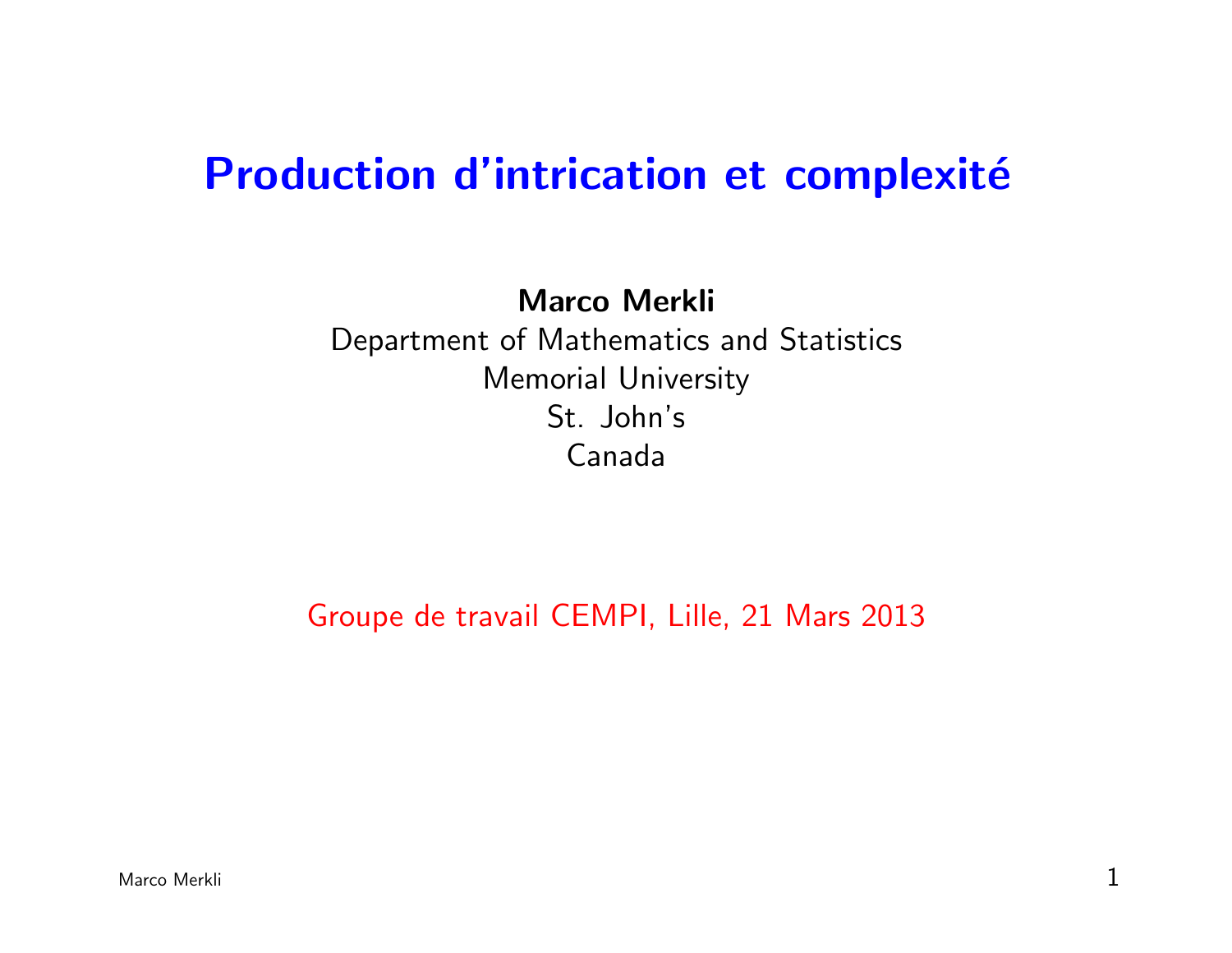## Quantum Systems

• Pure state: unit vector in Hilbert space

 $\psi \in \mathcal{H}$ ,  $\|\psi\| = 1$ , dynamics  $\psi_t = e^{-\mathrm{i}tH}\psi_0$ , Hamiltonian  $H$ , observables  $A = A^* \in \mathcal{B}(\mathcal{H})$ , expectation of observable  $\langle A \rangle_t = \langle \psi_t, A \psi_t \rangle$ 

• Mixed state: density matrix

 $\rho=\rho^*\geq 0$  trace class operator on  ${\cal H}$ ,  ${\rm Tr}\rho=1$ , dynamics  $\rho_t={\rm e}^{-{\rm i} tH}\rho_0{\rm e}^{{\rm i} tH}$ , expectation of observable  $\langle A \rangle_t = \text{Tr}(\rho_t A)$ , if  $\rho$  is rank-one projection onto  $C\psi$  then it is pure state, otherwise it is a statistical mixture

• Algebraic formulation: state on a  $C^*$ -algebra (or von Neumann algebra) algebra of observables  ${\cal A},$  state  $\omega$  on  ${\cal A},$  dynamics  $\tau^t$  a group of  $^*$ automorphisms of  $\mathcal{A}$ , dynamics of observable  $A_t = \tau^t(A)$   $(A \in \mathcal{A})$ , dynamics of state  $\omega_t = \omega {\circ} \tau^t$ , Hilbert space description via GNS construction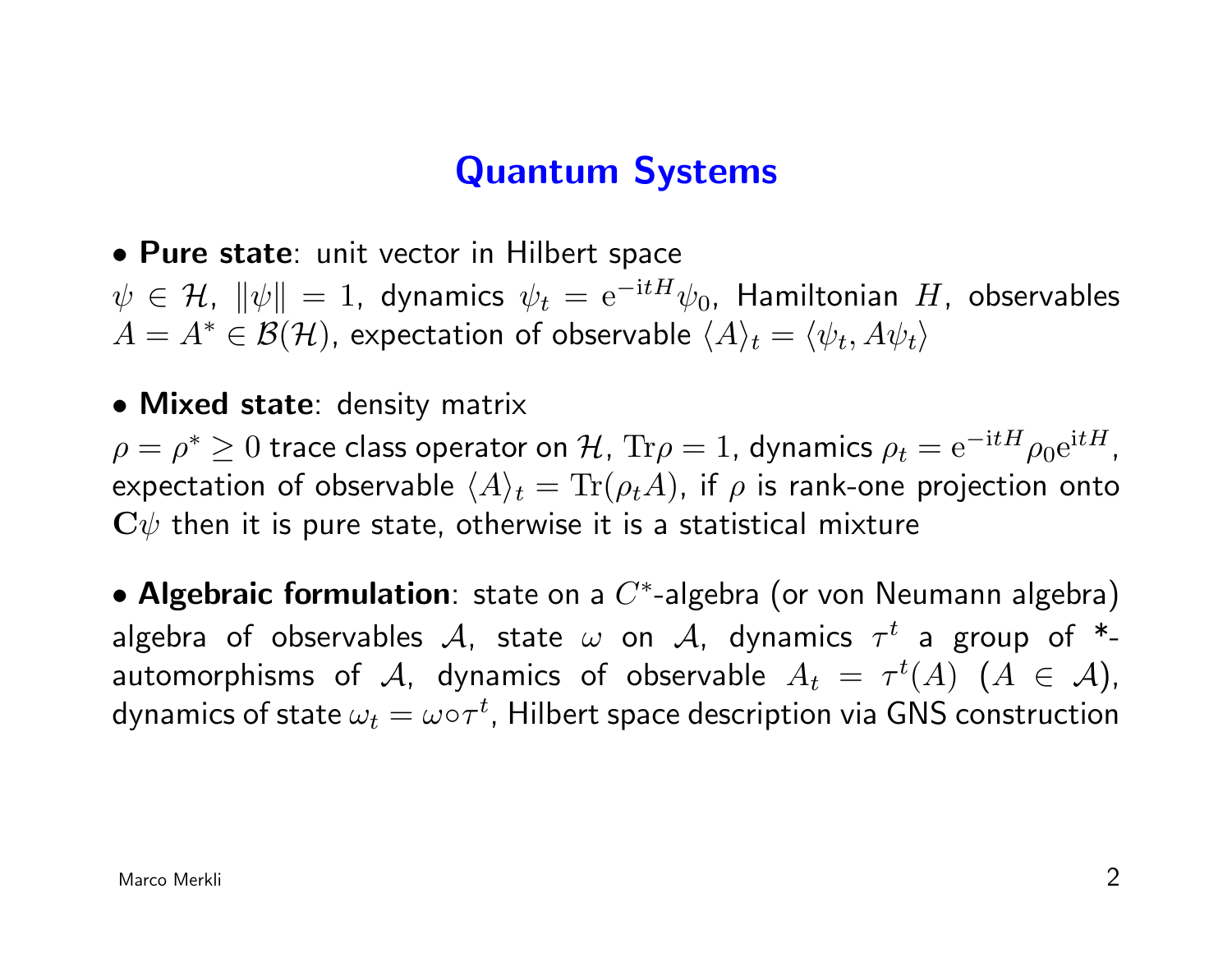Often, physics determines the Hilbert space, e.g.  ${\bf C}^2$ ,  $L^2({\bf R}^d,{\rm d}^dx)$ , Fock space. However, sometimes only expectations of (rich class of) observables is known and Hilbert space has to be constructed (Araki-Woods '63, Araki-Wyss '64, Hellmich-Honegger-Köstler-Kümmerer-Rieckers '02)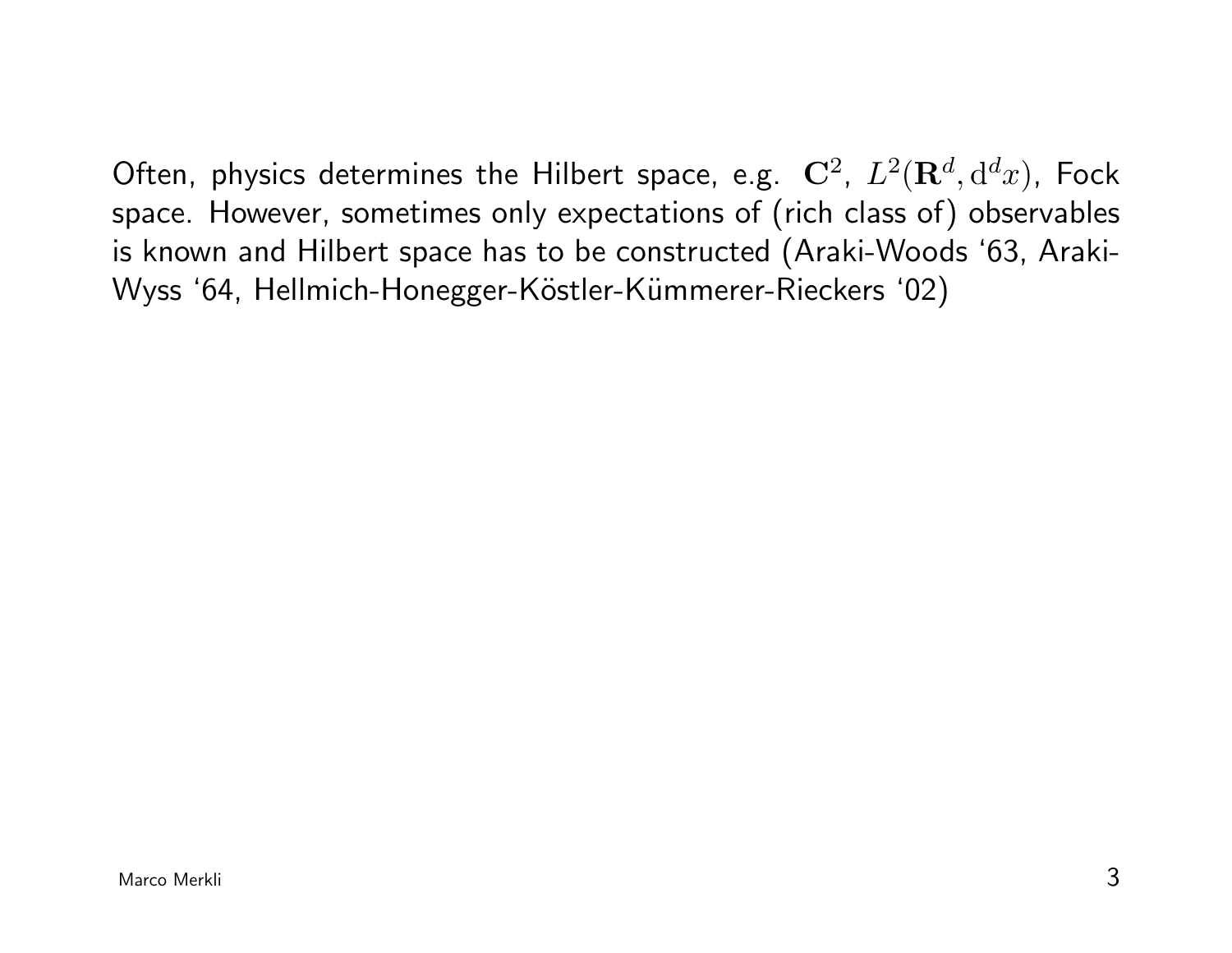# Quantum (bipartite) Entanglement

- Joint system Hilbert space:  $\mathcal{H}_{AB} = \mathcal{H}_{A} \otimes \mathcal{H}_{B}$
- A pure state  $\psi \in {\cal H}_{\rm AB}$  is called entangled if it is NOT a product state. A product state  $\psi = \psi_A \otimes \psi_B$  is called **disentangled**

• Entanglement crucial in quantum theory, it encodes quantum correlations between subsystems A and B

• Pure states  $\psi \in \mathcal{H}_{AB}$ : von Neumann entropy  $S(\rho) = -\text{Tr}(\rho \ln \rho)$ quantifies entanglement ( $Tr_B$  is **partial trace**)

 $\psi$  product state  $\Leftrightarrow S(\text{Tr}_{\text{B}}|\psi\rangle\langle\psi|) = 0$ 

• Entanglement of formation (Bennett et al. '96)

$$
\mathcal{E}(\rho) = \inf_{\{p_j, \psi_j\}} \sum_j p_j S(\text{Tr}_{\text{B}} |\psi_j\rangle \langle \psi_j|)
$$

Infimum taken over constraint  $\rho = \sum_j p_j |\psi_j\rangle\langle\psi_j|$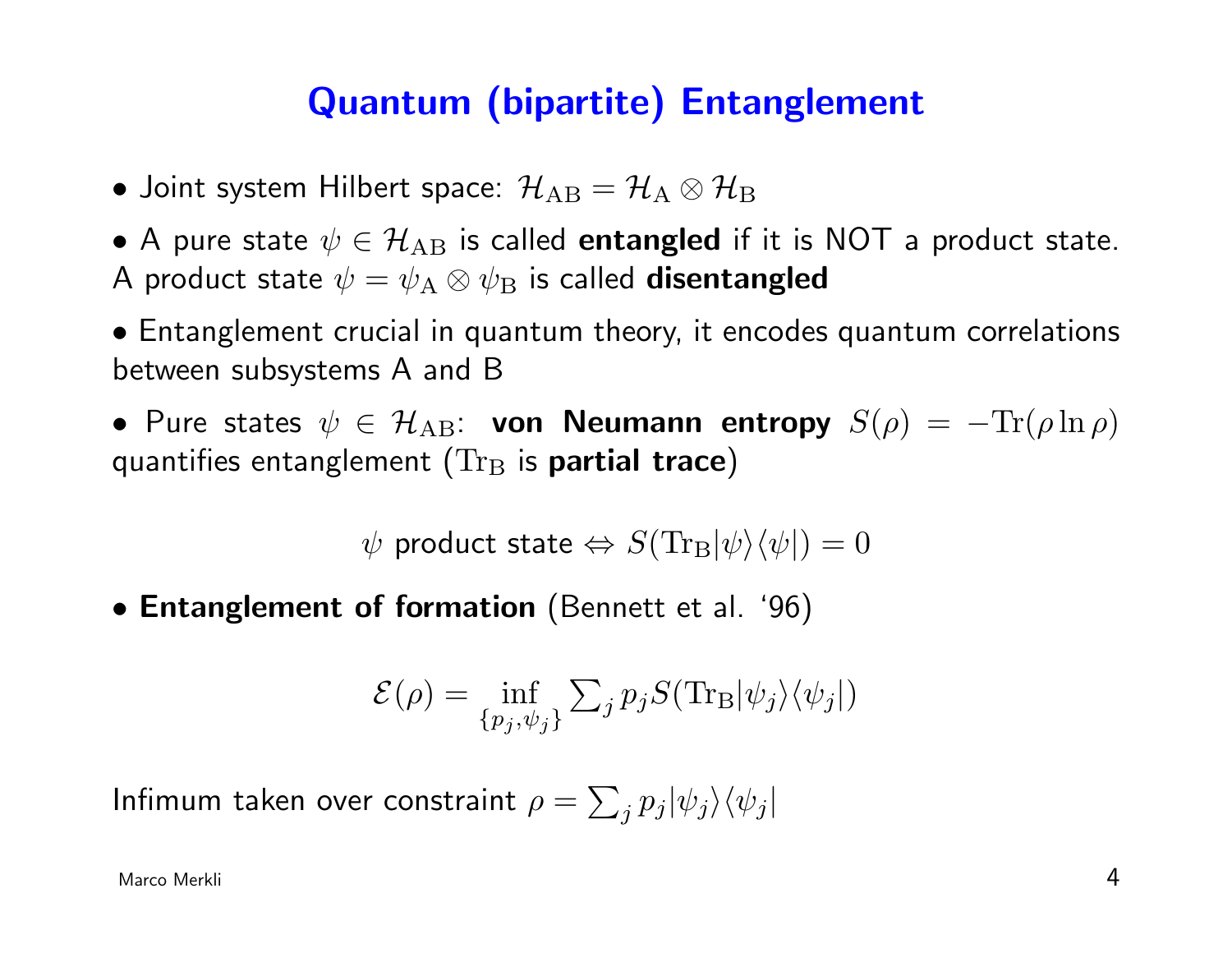•  $\mathcal{E}(\rho)$  very difficult to analyze! However, for spins  $1/2$  (or qubits),  $\mathcal{H}_\mathrm{A} \,=\, \mathcal{H}_\mathrm{B} \,=\, \mathbf{C}^2$ , Wooters ('98) found the concurrence  $C(\rho)$ , which is related strictly monotonically to  $\mathcal{E}(\rho)$ 

•  $C(\rho)$  given explicitly by a function of eigenvalues of a  $4 \times 4$  matrix built from  $\rho$ 

•  $0 \leq C(\rho) \leq 1$ , value zero for disentangled (separable) state  $\rho$ , value one for 'maximally entangled state'

• Dynamics of entanglement  $t \mapsto C(\rho_t)$  for qubits subject to noise studied in variety of settings: classical and quantum noises, explicitly solvable models, markovian approximations, numerical simulations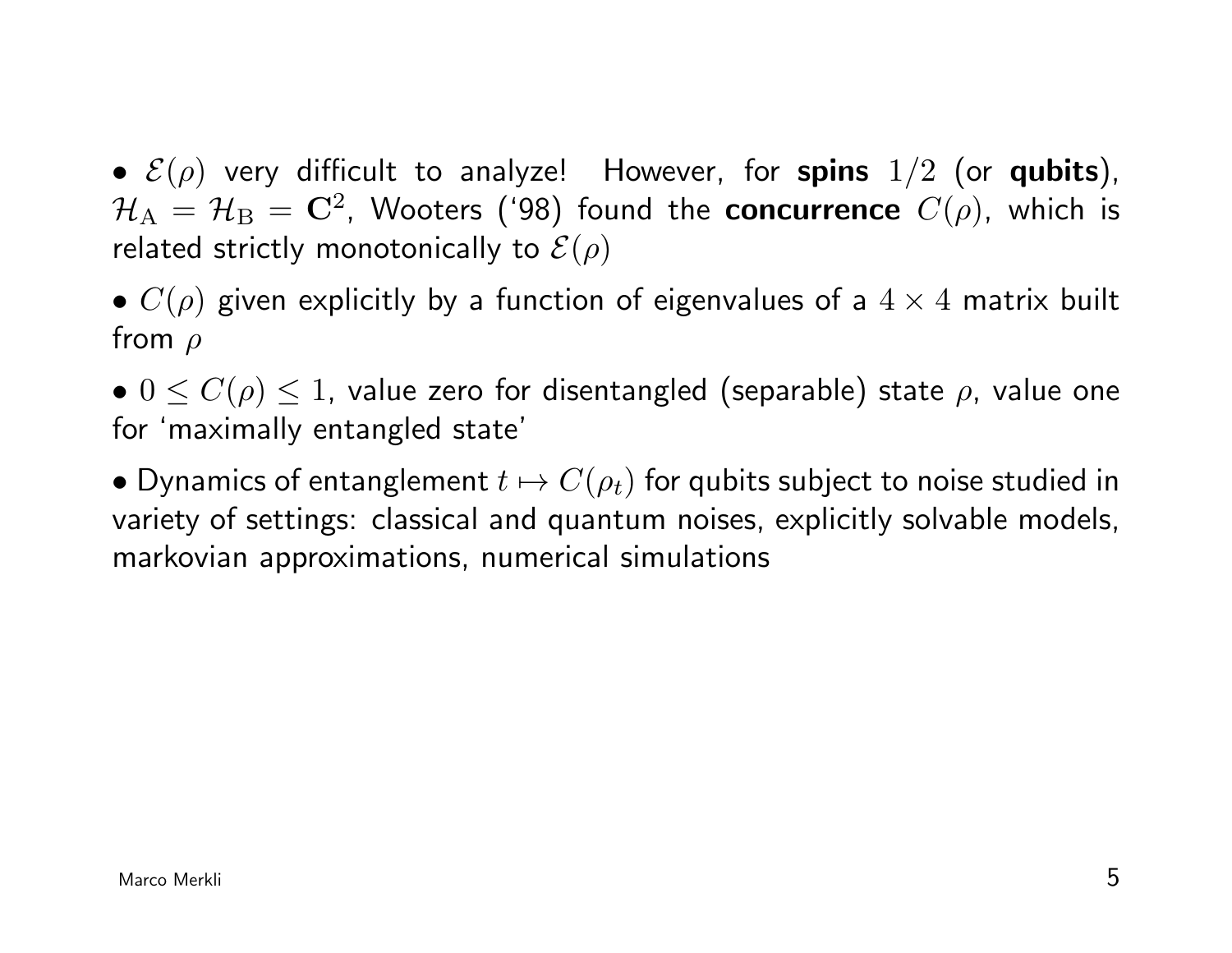## Effects of noise on entanglement evolution

#### • Entanglement decay and sudden death

– Yu-Eberly ('04):  $C(\rho_t) \leq \mathrm{e}^{-\gamma t} C(\rho_0)$ , some  $\gamma > 0$ 

Markovian approx., spins coupled to local zero-temperature cavity reservoir via energy exchange

– Sudden death of entanglement: ∃ $\rho_0$  s.t.  $C(\rho_t) = 0 \ \forall t \geq t_D$ 

– But also: for purely energy conserving interactions and classical (commutative, stochastic) noises can have entanglement-free subspaces.

#### • Entanglement sudden death and revival

Bellomo et al. ('07):  $\exists \rho_0$  s.t. initial entanglement dies out, then reappears with smaller amplitude

Explicitly solvable, non markovian energy-exchange model. Entanglement is shifted from spins to reservoirs (initially unentangled), then shifted back to spins with some loss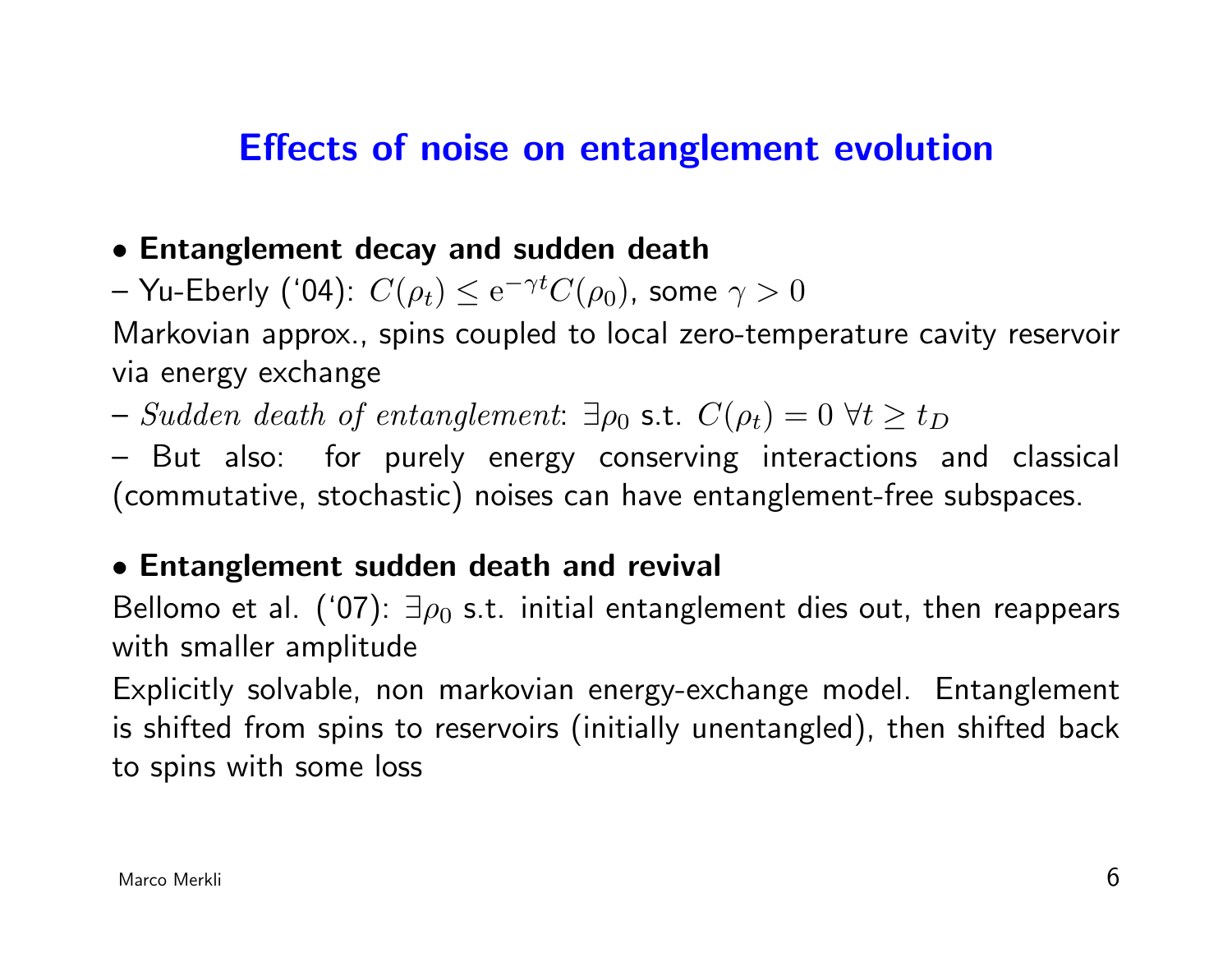## • Entanglement creation due to common noise

Braun ('02), Benatti et al. ('03): Initially unentangled states of the spins acquire entanglement (for intermediate times), due to the interaction with a common reservoir

• Above works consider explicitly solvable models, markovian approximations or do numerical analysis.

We derive entanglement survival/death times rigorously (Berman-Borgonovi-Merkli  $('11)$ ) for  $not$  explicitly solvable models, starting with true Hamiltonian description

COMPLEXITY? (quantum registers, quantum biology...)

Instead of  $N=2$ , consider  $N\gg 1$  qubits coupled to a common heat bath (quantum noise).

## How does entanglement creation depend on  $N$ ?

**Short answer**: complexity  $(N \text{ large})$  suppresses entanglement creation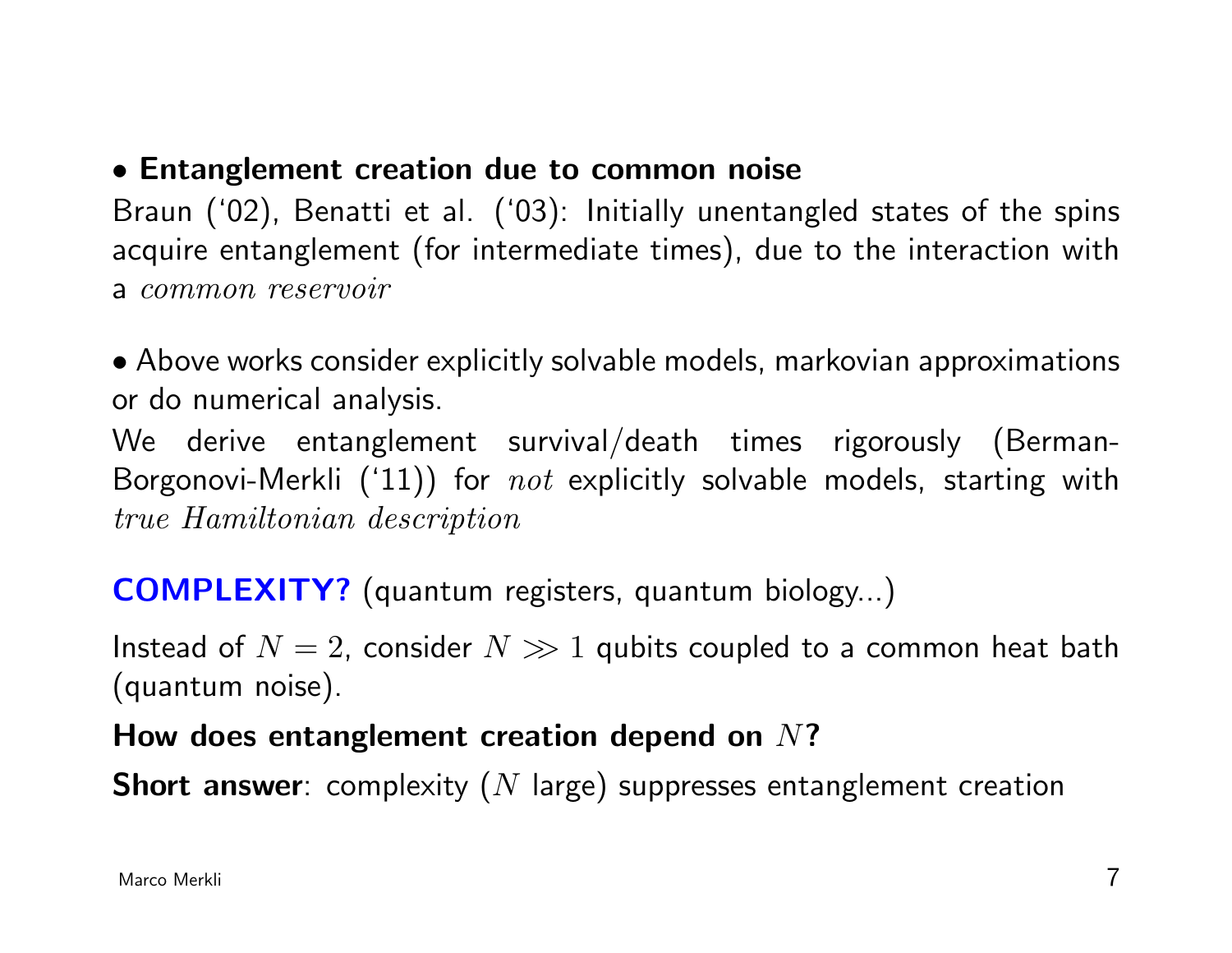## Complexity and entanglement creation

Model of  $N$  qubits coupled to common heat bath (Berman-Borgonovi-Merkli-Tsifrinovich '12)

– Hilbert space

$$
\mathcal{H}_N = \mathbf{C}^2 \otimes \cdots \otimes \mathbf{C}^2 \otimes \mathcal{F}_{\beta}
$$

 $\mathbf{C}^2$ : spin (qubit) Hilbert space

 $\mathcal{F}_{\beta}$ : GNS Hilbert space of bosonic heat bath at temperature  $1/\beta > 0$ 

— Dynamics: unitary group  $\mathrm{e}^{\mathrm{i} tH_N}$  on  $\mathcal{H}_N$  generated by Hamiltonian

$$
H_N = -\omega \sum_{n=1}^{N} S_n^z + H_{\text{Reservoir}} + \kappa \sum_{n=1}^{N} S_n^z \otimes \phi(f)
$$

("energy conserving model") Coupling constant  $\kappa \in \mathbf{R}$ .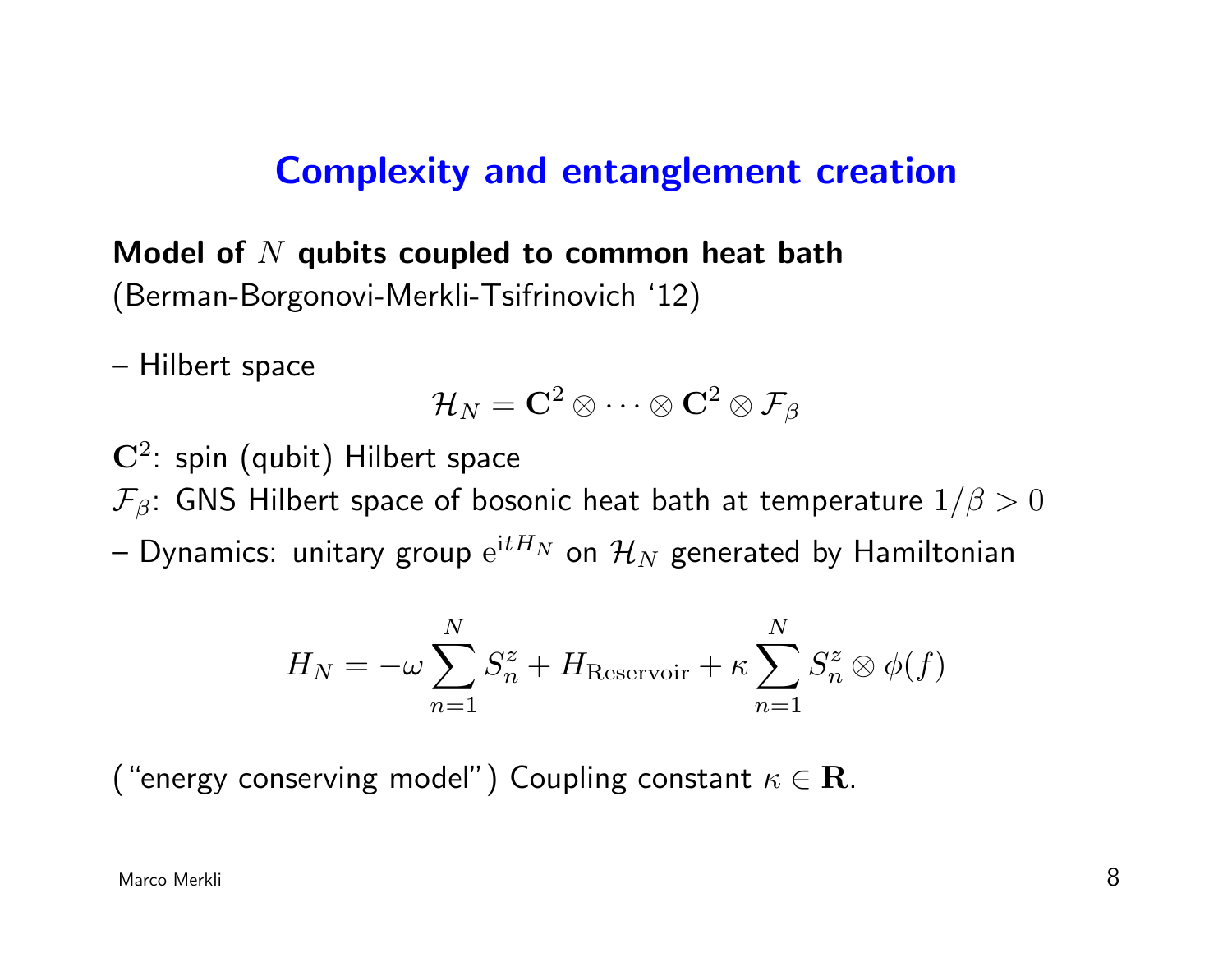• Reduced two-spin density matrix  $(4 \times 4$  matrix)

$$
\rho_N(t) = \text{Tr}_{3,\ldots,n,R}\big(e^{-\text{i}tH_N} \; (\sigma \otimes \sigma \cdots \otimes \sigma \otimes \sigma_{R,\beta}) \; e^{\text{i}tH_N}\big)
$$

• Matrix elements in energy basis:  $[\rho_N(t)]_{ij} = [\rho_N(0)]_{ij}$  and e.g.

$$
[\rho_N(t)]_{12} = [\rho_N(0)]_{12} e^{i\omega t} e^{-i\kappa^2 S(t)} e^{-\kappa^2 \Gamma(t)} P_N(t)
$$

 $f-S(t) \geq 0$ : phase,  $\Gamma(t) \geq 0$ : decoherence function; both  $\propto t$  for t large  $P_N(t)$ : oscillatory term due to  $N-2$  traced-out spins,  $|P_N(t)| \leq 1$  $\tau$  as  $N\to\infty$ ,  $P_N(t)\to 0$  except for discrete peak times  $t_p$ , width of peaks are of order  $(\kappa^2\sqrt{N})^{-1}$ 

 $\Rightarrow$  scale  $\kappa$  with  $N:$   $\kappa \to \kappa/N^{\eta}$  for some  $\eta \geq 0$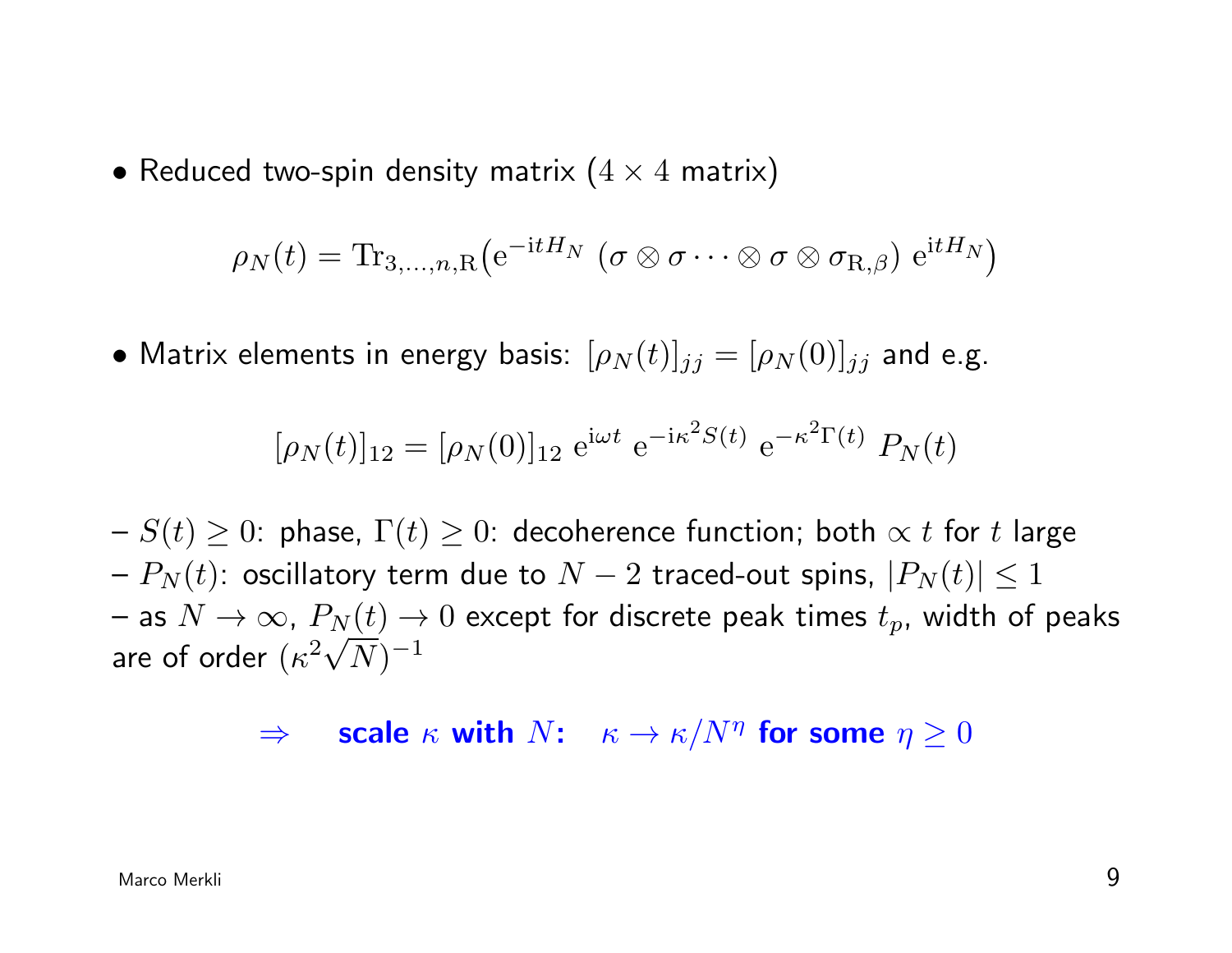**Proposition.** Let  $\eta \geq 0$  and  $t \geq 0$  be fixed. The concurrence of the reduced two-spin state satisfies

$$
\lim_{N \to \infty} C(\rho_N(t)) = 0.
$$

Conclusion: No entanglement can be created (at any time) for  $N \to \infty$ . However, for  $N = 2$ , entanglement is created (Braun). So we expect entanglement creation to decrease as  $N$  increases.

Let

$$
C_{\max}(N) = \sup_{t \ge 0} C(\rho_N(t)).
$$

Numerical calculation:  $C_{\text{max}}(N)$  decreases exponentially in N, for all  $\eta \geq 0$ .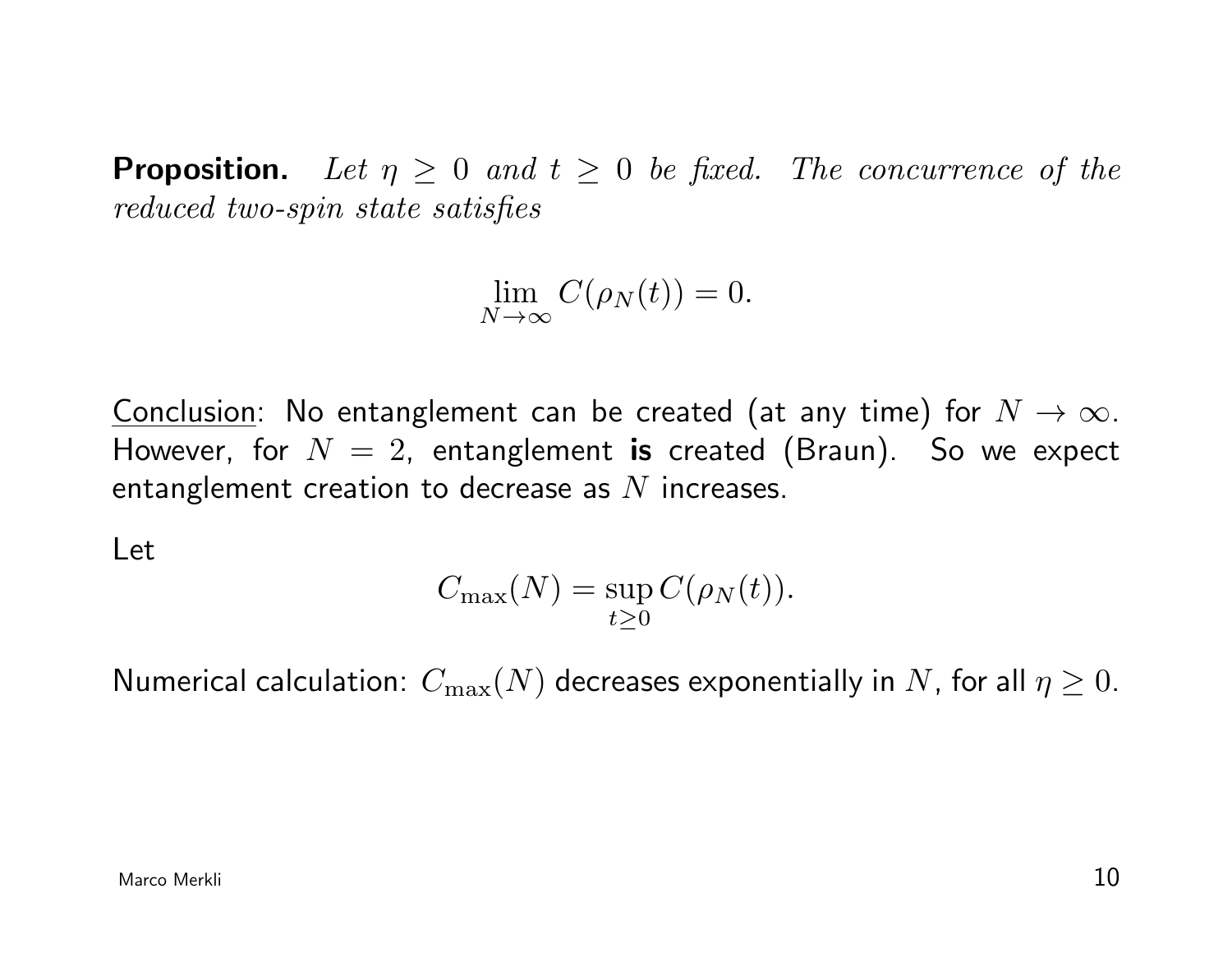We are lead to the fact that complexity can cause independence (factorization). In physics, this effect appears in mean field theories. From wikipedia:

"The main idea of MFT is to replace all interactions to any one body with an average or effective interaction, sometimes called a molecular field. This reduces any multi-body problem into an effective one-body problem."

Goal: Prove that MFT is correct for open quantum systems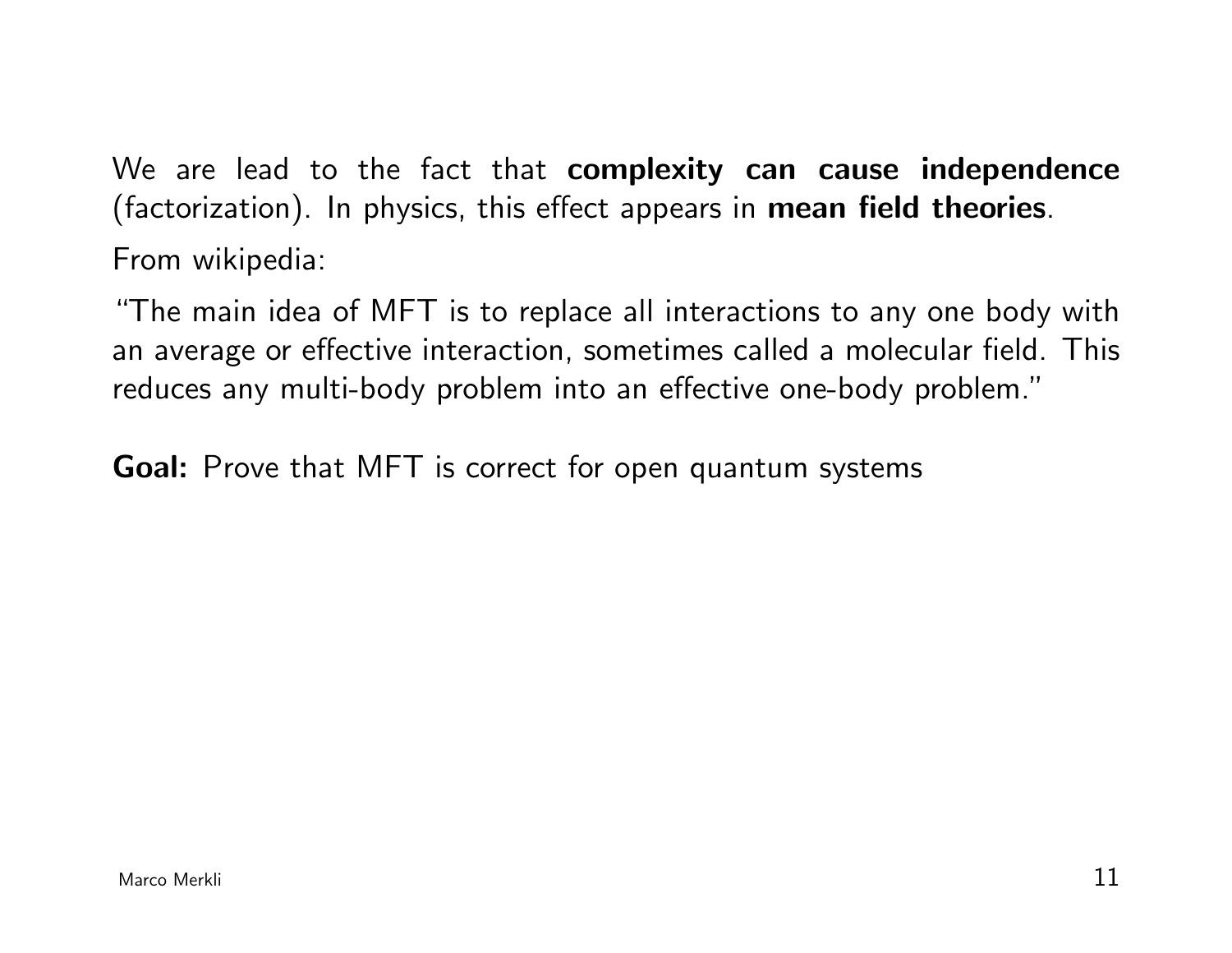## Mean field evolution of open quantum systems

An exactly solvable model (Berman-Merkli '12):  $N$  identical quantum systems interacting indirectly via common quantum heat bath (noise) Hilbert space

$$
\mathcal{H}_N=\mathcal{H}\otimes\cdots\otimes\mathcal{H}\otimes\mathcal{F}_\beta
$$

 $\dim \mathcal{H} = d < \infty$ ,  $\mathcal{F}_{\beta}$  is GNS Hilbert space of spatially infinitely extended KMS state of free Bose field (heat bath)

Dyanmics  $e^{itH_N}$  generated by mean field scaled Hamiltonian

$$
H_N = \sum_{j=1}^N A_j + K + \frac{\kappa}{\sqrt{N}} \sum_{j=1}^N W_j \otimes \phi(f)
$$

 $A_j = A$  acting on jth factor,  $W_j = W$  on jth factor and reservoir, energy-conserving property:  $AW = WA$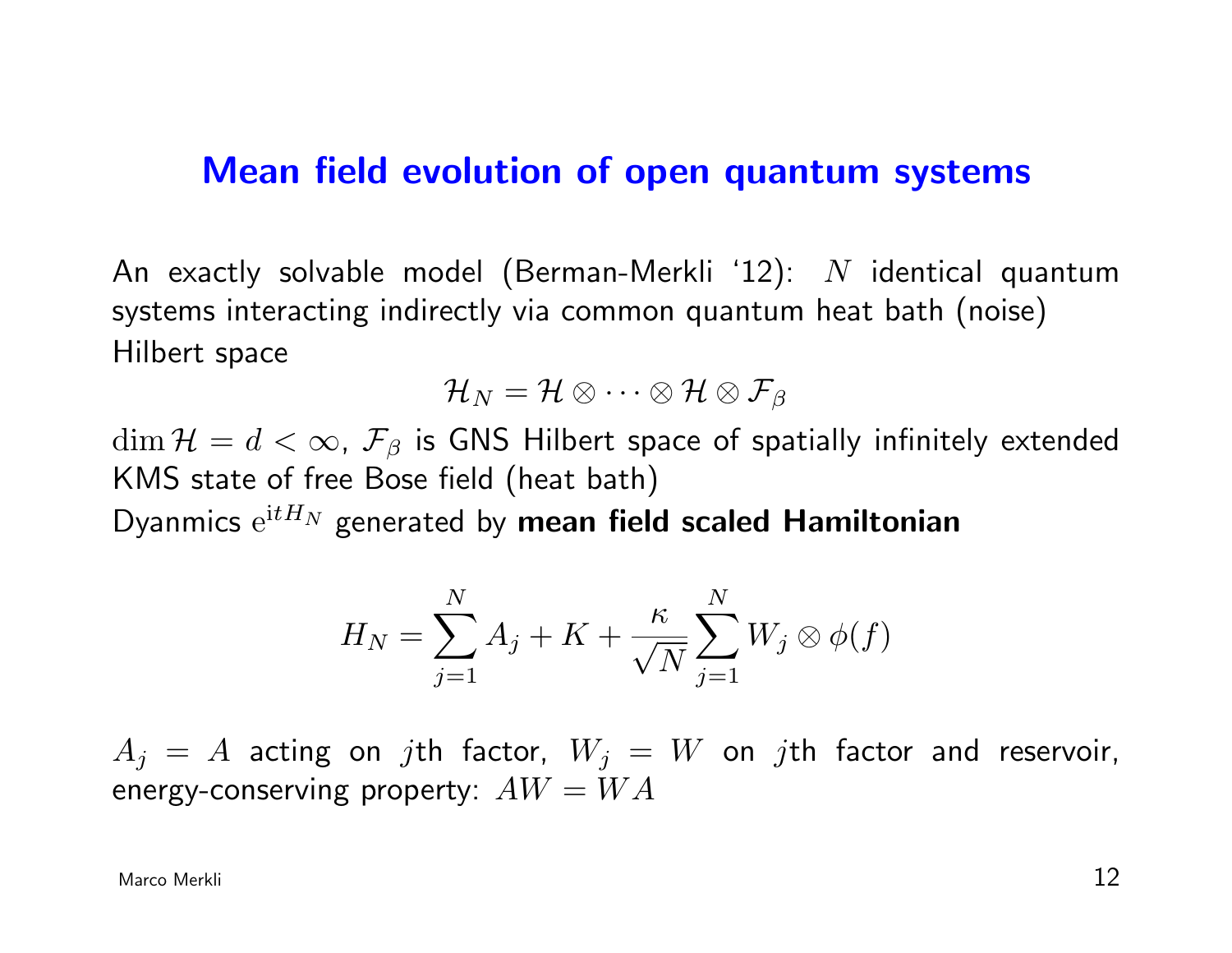Reduced  $n$ -body density matrix

$$
\rho_{n,N}(t) = \text{Tr}_{[n+1,N],R} e^{-\text{i}tH_N} \rho_0 \otimes \cdots \otimes \rho_0 \otimes \rho_\beta e^{\text{i}tH_N}
$$

 $\rho_0$ : initial state of systems,  $\rho_\beta$ : KMS state of reservoir

Theorem (Convergence to Hartree-Lindblad dynamics)  $Fix t \in \mathbf{R}$  and  $n \geq 1$ . Then

$$
\lim_{N\to\infty}\mathrm{Tr}\big|\rho_{n,N}(t)-\rho_1(t)\otimes\cdots\otimes\rho_1(t)\big|=0.
$$

The single particle density matrix  $\rho_1(t)$  satisfies

$$
i\dot{\rho}_1 = [A,\rho_1] + \kappa^2 \text{Tr}_2[W_{\text{eff}}(t),\rho_1 \otimes \rho_1]
$$

where  $W_{\text{eff}}(t) = 2\dot{S}(t)$  W  $\otimes$  W is a time-dependent effective two-body interaction (with explicit function  $S(t) \in \mathbf{R}$ ).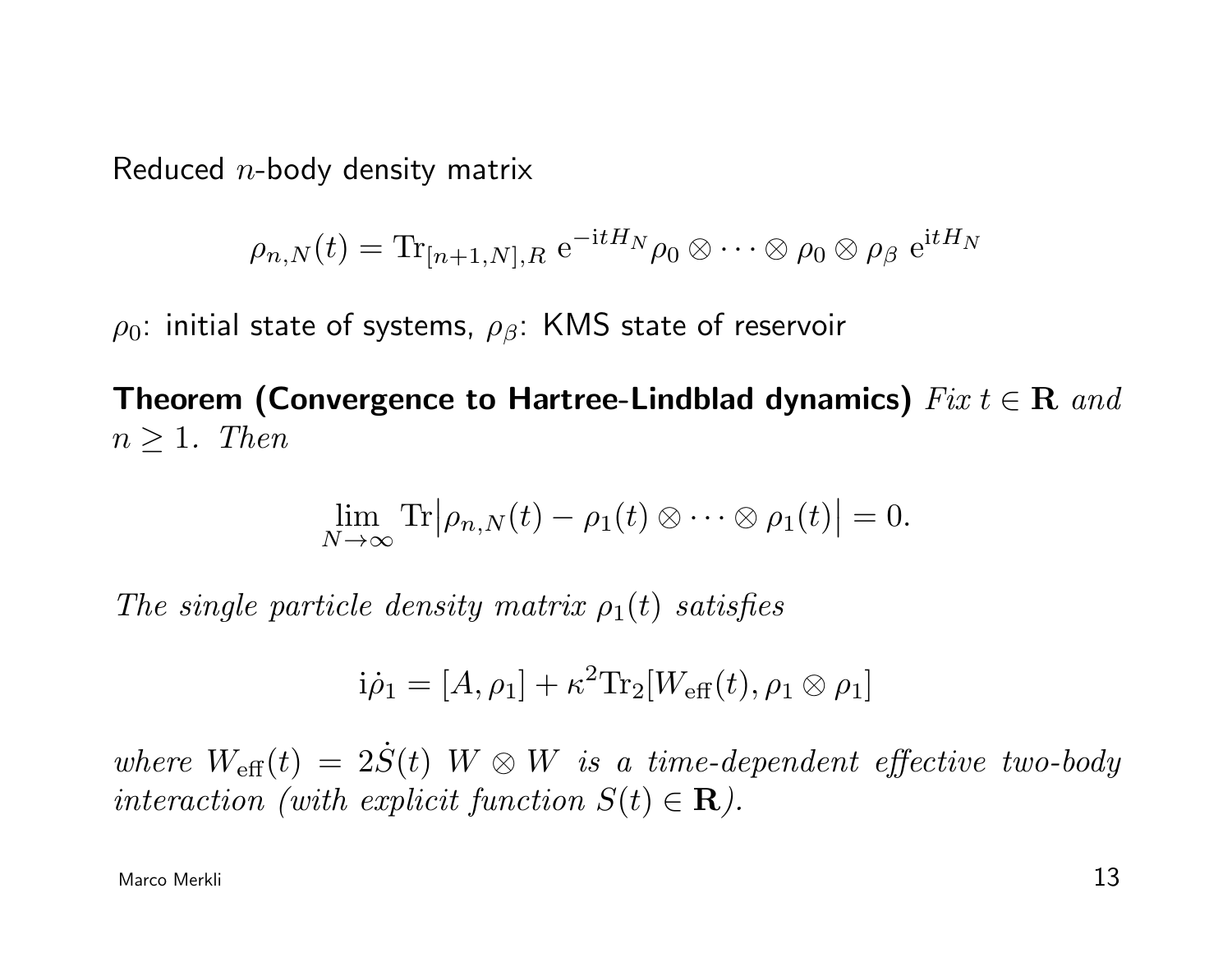## Derivation of nonlinear dynamics for  $C^*$  dynamical systems

#### Local dynamical systems

- $L$ : a countable infinite set of 'sites'  $x$
- $\bullet$  At each  $x\in L$  there is a single-site  $C^*$ -dynamical system  $(\mathcal{A},\tau_0^t)$  ${\mathcal A}$  is the algebra of observables, a unital  $C^*$ -algebra  $\tau_0^t$  $_0^t$  is the **dynamics**, a  $\ast$ -automorphism group of  ${\mathcal A}$ , strongly continuous:

$$
\lim_{t \to 0} \|\tau_0^t(A) - A\| = 0 \qquad \forall A \in \mathcal{A}
$$

 $\bullet$  For a finite region  $\Lambda\subset L$  we have the  $C^*$ -dynamical system  $(\mathcal{A}_\Lambda,\tau^t_{0,\Lambda})$ 

$$
\mathcal{A}_\Lambda = \bigotimes_{x \in \Lambda} \mathcal{A} \qquad \tau^t_{0,\Lambda} = \bigotimes_{x \in \Lambda} \tau^t_0
$$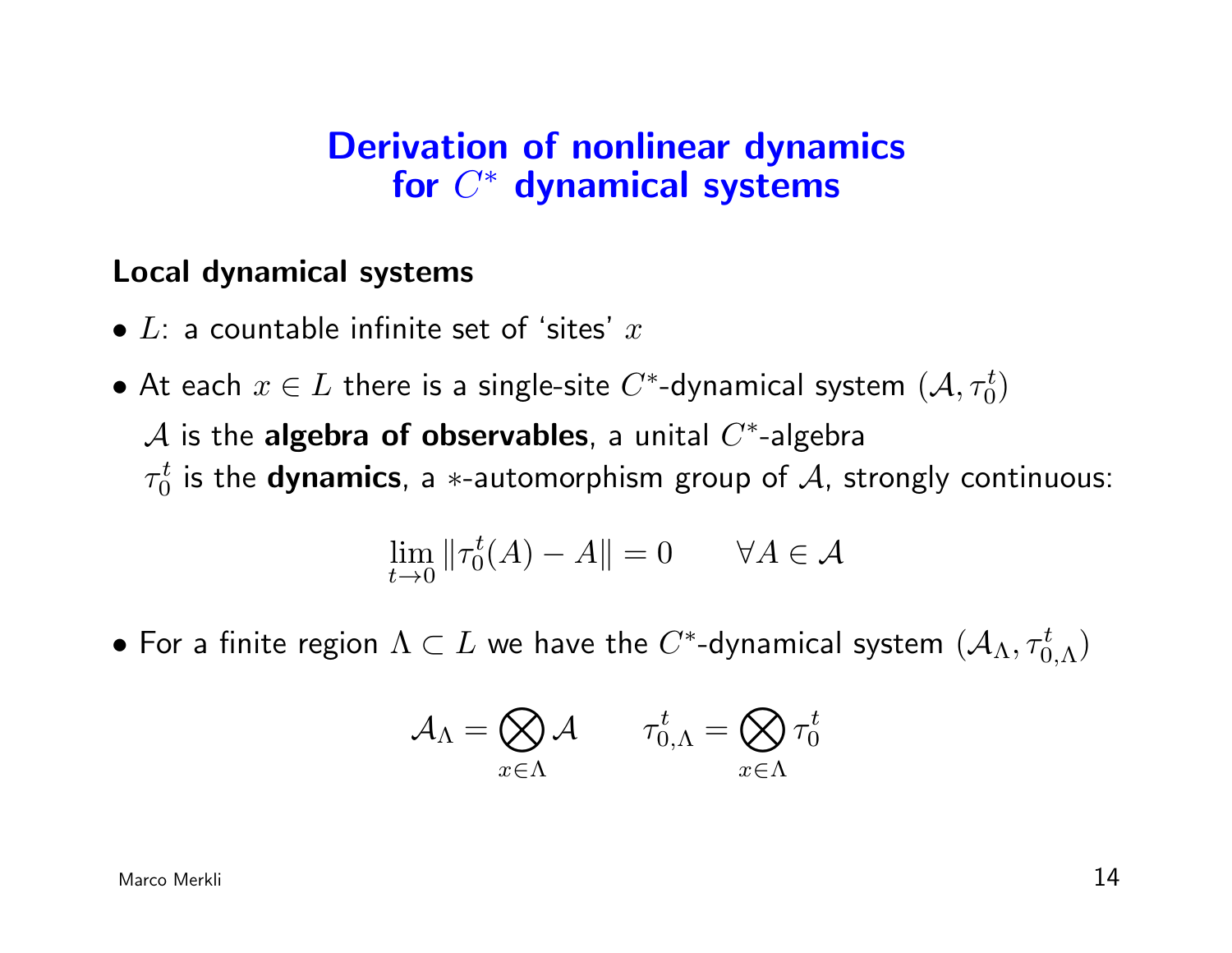• The interaction is given by a  $\nu$ -site interaction operator

$$
\Phi_{\Lambda} = \frac{1}{|\Lambda|^{\nu-1}} \sum_{x_1, \dots, x_{\nu} \in \Lambda} \varphi_{\Lambda}(x_1, \dots, x_{\nu}) \in \mathcal{A}_{\Lambda}
$$

where the sum is over all  $(x_1,\ldots,x_\nu)\in \Lambda^\nu.$  Here,  $\varphi_\Lambda(x_1,\ldots,x_\nu)\in \mathcal A_\Lambda$ is a self-adjoint operator which acts non-trivially only on the factors of  $\mathcal{A}_{\Lambda}$ with indices  $x_1, \ldots, x_{\nu}$ , is permutation invariant and vanishes if two  $x$  are the same.  $\varphi_{\Lambda}(x_1,\ldots,x_{\nu})$  is identified with

 $\varphi \in \otimes_{k=1}^{\nu}{\mathcal A} \quad \text{such that} \quad \Pi_{\beta}(\varphi) = \varphi$ 

for any bijection  $\beta$  of  $\{1, \ldots, \nu\}$ , where

$$
\Pi_{\beta}(A_1 \otimes \cdots \otimes A_{\nu}) = A_{\beta(1)} \otimes \cdots \otimes A_{\beta(\nu)}
$$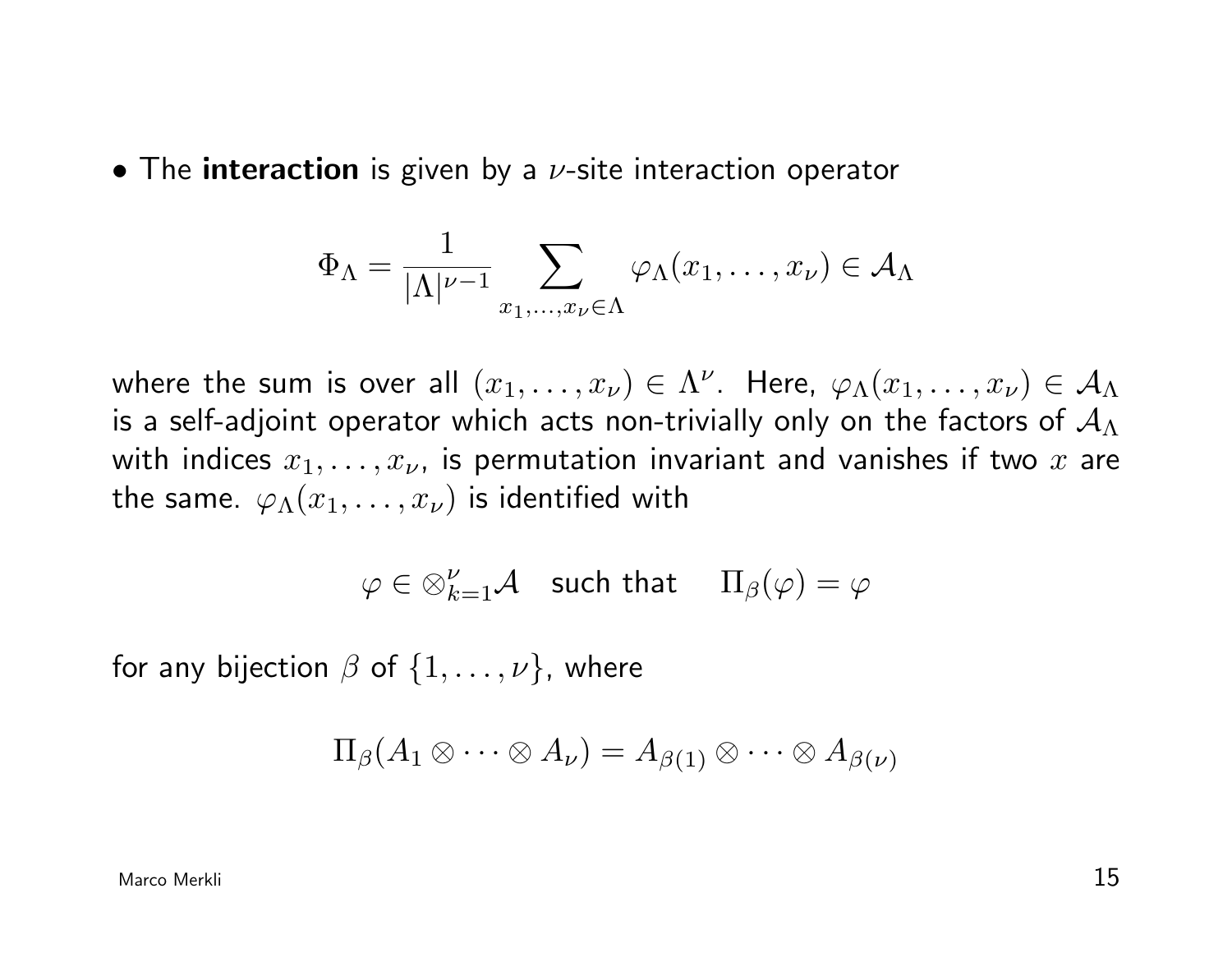• Interacting dynamics: strongly continuous ∗-automorphism group of  $A_{\Lambda}$ , defined by the norm-convergent Araki-Dyson series

$$
\tau_{\Lambda}^{t}(A) = \tau_{0,\Lambda}^{t}(A) + \sum_{n=1}^{\infty} i^{n} \int_{0}^{t} dt_{1} \int_{0}^{t_{1}} dt_{2} \cdots \int_{0}^{t_{n-1}} dt_{n}
$$

$$
[\tau_{0,\Lambda}^{t_{n}}(\Phi_{\Lambda}), [\tau_{0,\Lambda}^{t_{n-1}}(\Phi_{\Lambda}), \dots [\tau_{0,\Lambda}^{t_{1}}(\Phi_{\Lambda}), \tau_{0,\Lambda}^{t}(A)] \dots ]]
$$

 $\bullet$  Let  $\Lambda$  be finite and let  $\omega_\Lambda$  be a state on  $\mathcal{A}_\Lambda.$  For  $\Lambda'\subset \Lambda$  we define the reduction of  $\omega_{\Lambda}$  to  $\mathcal{A}_{\Lambda}$  by

$$
\omega^t_{\Lambda',\Lambda}(A)=\omega_\Lambda\left(\tau_\Lambda^t(A\otimes 1\!\!1_{\Lambda\setminus\Lambda'})\right)
$$

#### GOALS:

- 1. Show that  $\omega_A^t$  $_{\Lambda',\Lambda}^t$  has a limit as  $|\Lambda|\to\infty$ , for any fixed finite  $\Lambda'$  and  $t.$
- 2. Derive the evolution equation for the limit state.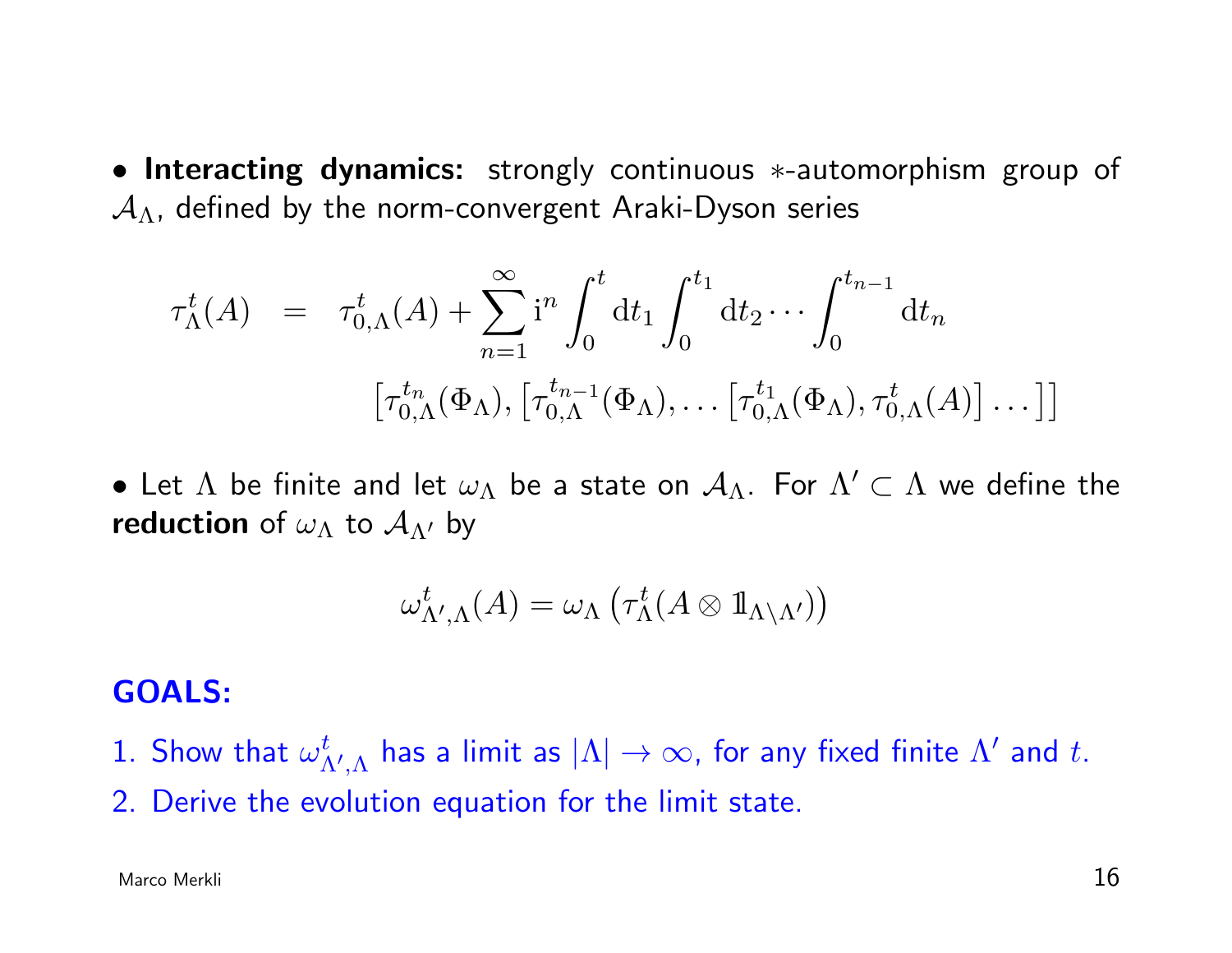**Theorem 1.** Let  $\Lambda^{(k)}$ ,  $k\geq 1$ , be an increasing sequence of finite regions such that  $\lim_{k\to\infty}|\Lambda^{(k)}|=\infty.$  For each  $k\geq 1$ , let  $\omega_{\Lambda^{(k)}}$  be a symmetric state on  ${\cal A}_{\Lambda^{(k)}},$  such that  $\lim_{k\to\infty}\omega_{\Lambda',\Lambda^{(k)}}\equiv\omega_{\Lambda',\infty}$  exists for any finite  $\Lambda'$ (limit in norm of states). Then

$$
\lim_{k \to \infty} \omega^t_{\Lambda', \Lambda^{(k)}} \equiv \omega^t_{\Lambda', \infty}
$$

exists for any finite  $\Lambda'$  and any  $t \geq 0$  (limit in norm of states).

Any product state of the form

$$
\omega_{\Lambda^{(k)}}=\bigotimes_{x\in\Lambda^{(k)}}\mu,
$$

where  $\mu$  is a fixed state on  $\mathcal A$ , satisfies the conditions of the theorem.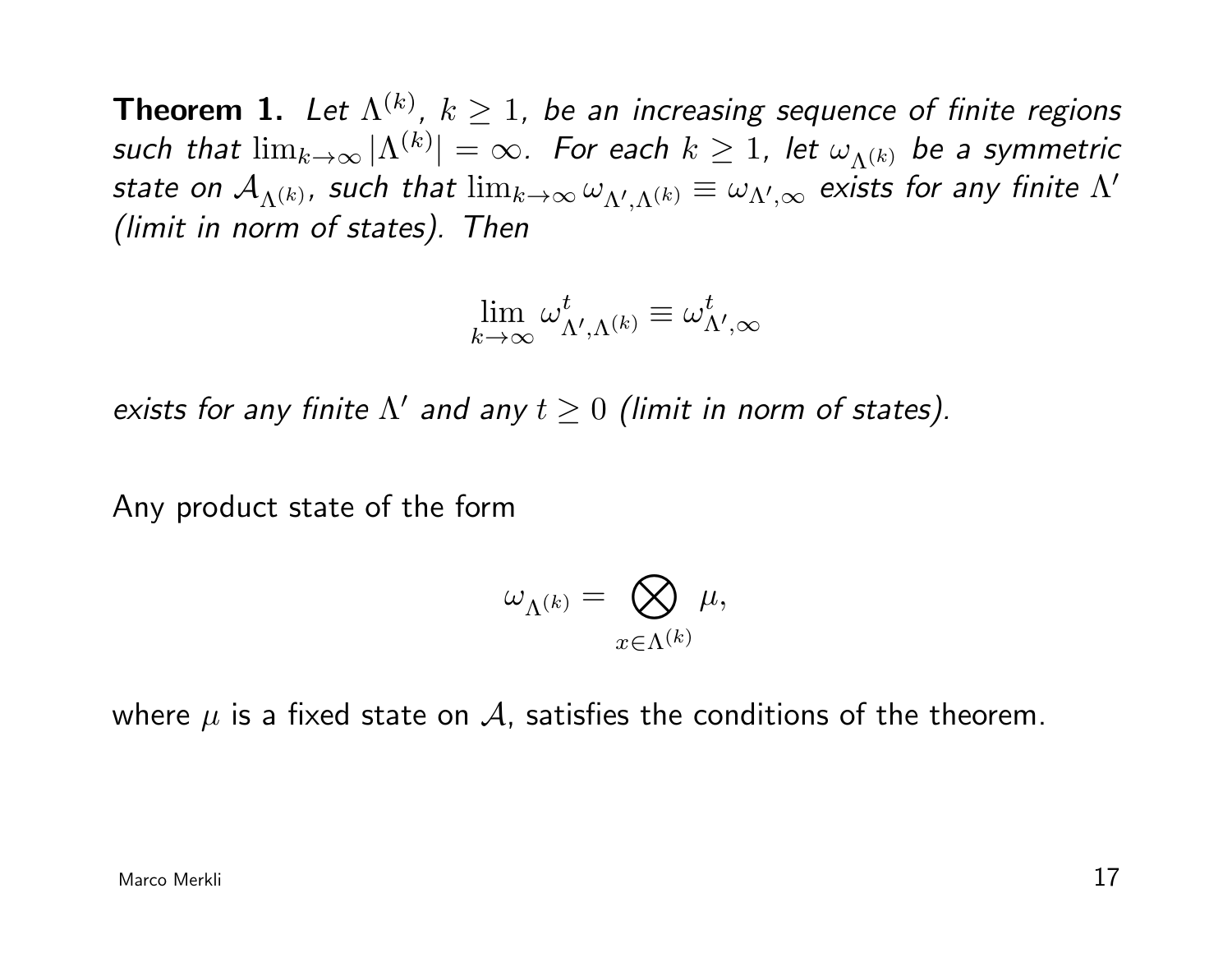#### What is the dynamical equation of  $\omega^t_{\Lambda}$  $^t_{\Lambda',\infty}$ ?

• Let  $\delta$  be the derivation of the single site dynamics,

$$
-i\partial_t \tau_0^t(A) = \tau_0^t(\delta(A))
$$

• Suppose  $\mu^t$ ,  $0 \leq t \leq T$  (some  $T > 0$ ), is a state on  ${\mathcal A}$  solving the nonlinear differential equation

$$
-{\rm i}\partial_t \mu^t = \mu^t \circ \delta + \nu \left( \otimes_{k=1}^{\nu} \mu^t \right) ([\varphi, \cdot]),
$$

with initial condition  $\mu^0\equiv\mu.$ 

**Theorem 2.** If  $\omega_{\Lambda^{(k)}} = \bigotimes_{x \in \Lambda^{(k)}} \mu$ , for all  $k \geq 1$ , then the initial reduced state  $\omega_{\Lambda',\infty}=\bigotimes_{x\in\Lambda'}\mu$  stays a product state for all  $0\leq t\leq T$ , and for all finite  $\Lambda'$ ,

$$
\omega^t_{\Lambda',\infty} = \bigotimes_{x \in \Lambda'} \mu^t.
$$